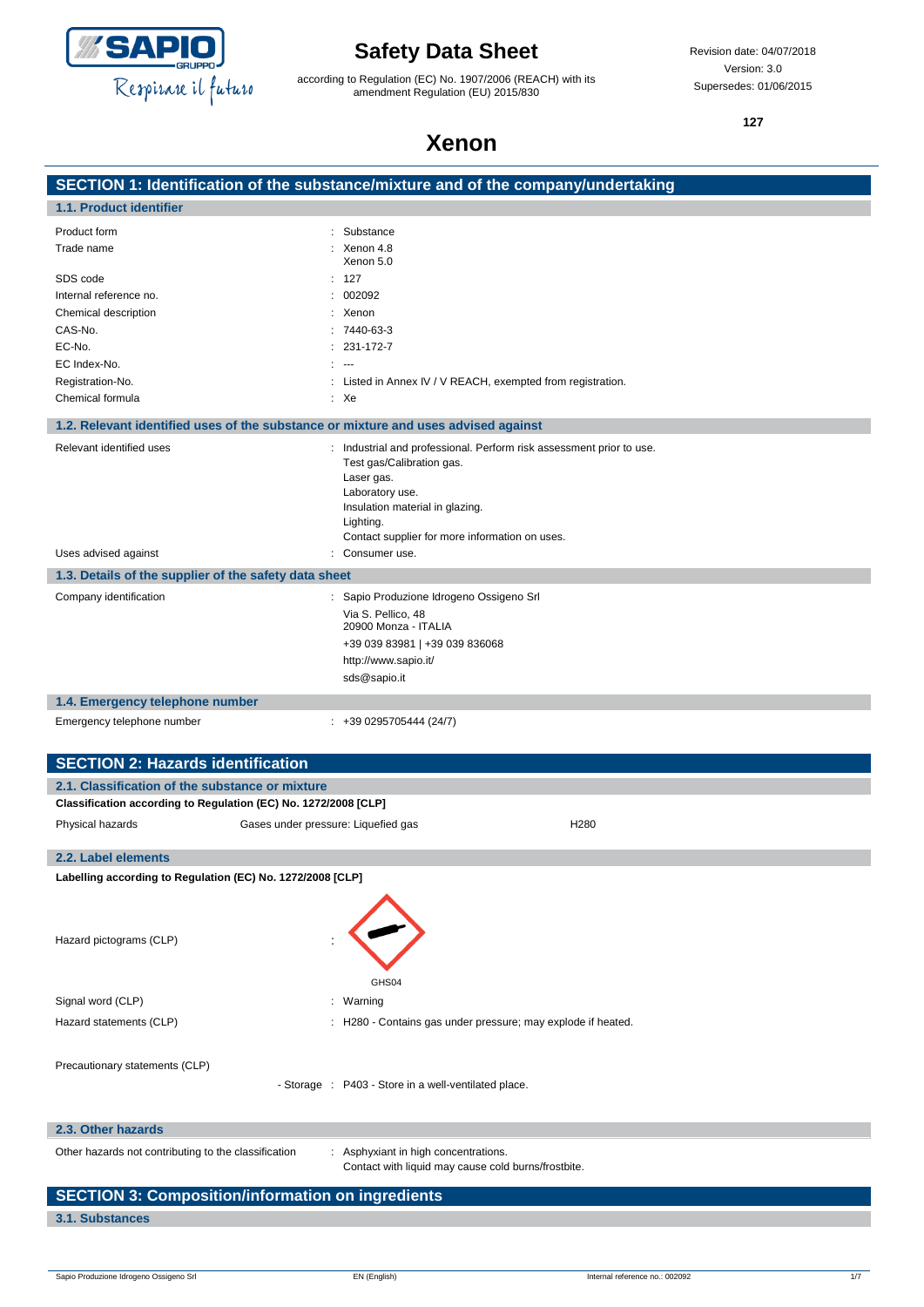

according to Regulation (EC) No. 1907/2006 (REACH) with its amendment Regulation (EU) 2015/830

Revision date: 04/07/2018 Version: 3.0 Supersedes: 01/06/2015

**127**

# **Xenon**

| <b>Name</b> | <b>Product identifier</b>                                                            | %   | <b>Classification according to Regulation (EC)</b><br>No. 1272/2008 [CLP] |
|-------------|--------------------------------------------------------------------------------------|-----|---------------------------------------------------------------------------|
| Xenon       | CAS-No.: 7440-63-3<br>EC-No.: 231-172-7<br>EC Index-No.: ---<br>Registration-No.: *1 | 100 | Press. Gas (Lig.), H280                                                   |

*Contains no other components or impurities which will influence the classification of the product.*

*\*1: Listed in Annex IV / V REACH, exempted from registration.*

*\*2: Registration deadline not expired.*

*\*3: Registration not required: Substance manufactured or imported < 1t/y.*

| 3.2. Mixtures                                                    |                                                                                                                                                                                               |
|------------------------------------------------------------------|-----------------------------------------------------------------------------------------------------------------------------------------------------------------------------------------------|
| Not applicable                                                   |                                                                                                                                                                                               |
| <b>SECTION 4: First aid measures</b>                             |                                                                                                                                                                                               |
| 4.1. Description of first aid measures                           |                                                                                                                                                                                               |
| - Inhalation                                                     | : Remove victim to uncontaminated area wearing self contained breathing apparatus. Keep victim warm and<br>rested. Call a doctor. Perform cardiopulmonary resuscitation if breathing stopped. |
| - Skin contact                                                   | : In case of frostbite spray with water for at least 15 minutes. Apply a sterile dressing. Obtain medical<br>assistance.                                                                      |
| - Eye contact                                                    | : Immediately flush eyes thoroughly with water for at least 15 minutes.                                                                                                                       |
| - Ingestion                                                      | : Ingestion is not considered a potential route of exposure.                                                                                                                                  |
| 4.2. Most important symptoms and effects, both acute and delayed |                                                                                                                                                                                               |
|                                                                  | In high concentrations may cause asphyxiation. Symptoms may include loss of mobility/consciousness.                                                                                           |

In high concentrations may cause asphyxiation. Symptoms may include loss of mobility/consciousness. Victim may not be aware of asphyxiation. Refer to section 11.

#### **4.3. Indication of any immediate medical attention and special treatment needed**

None.

| <b>SECTION 5: Firefighting measures</b>                            |                                                                                                                                                                                                                                                                                                                                                                                                                                                                                                   |  |  |  |
|--------------------------------------------------------------------|---------------------------------------------------------------------------------------------------------------------------------------------------------------------------------------------------------------------------------------------------------------------------------------------------------------------------------------------------------------------------------------------------------------------------------------------------------------------------------------------------|--|--|--|
| 5.1. Extinguishing media                                           |                                                                                                                                                                                                                                                                                                                                                                                                                                                                                                   |  |  |  |
| - Suitable extinguishing media<br>- Unsuitable extinguishing media | : Water spray or fog.<br>: Do not use water jet to extinguish.                                                                                                                                                                                                                                                                                                                                                                                                                                    |  |  |  |
| 5.2. Special hazards arising from the substance or mixture         |                                                                                                                                                                                                                                                                                                                                                                                                                                                                                                   |  |  |  |
| Specific hazards<br>Hazardous combustion products                  | : Exposure to fire may cause containers to rupture/explode.<br>: None.                                                                                                                                                                                                                                                                                                                                                                                                                            |  |  |  |
| 5.3. Advice for firefighters                                       |                                                                                                                                                                                                                                                                                                                                                                                                                                                                                                   |  |  |  |
| Specific methods                                                   | : Use fire control measures appropriate for the surrounding fire. Exposure to fire and heat radiation may cause<br>gas receptacles to rupture. Cool endangered receptacles with water spray jet from a protected position.<br>Prevent water used in emergency cases from entering sewers and drainage systems.<br>If possible, stop flow of product.<br>Use water spray or fog to knock down fire fumes if possible.<br>Move containers away from the fire area if this can be done without risk. |  |  |  |
| Special protective equipment for fire fighters                     | In confined space use self-contained breathing apparatus.<br>Standard protective clothing and equipment (Self Contained Breathing Apparatus) for fire fighters.<br>Standard EN 137 - Self-contained open-circuit compressed air breathing apparatus with full face mask.<br>Standard EN 469 - Protective clothing for firefighters. Standard - EN 659: Protective gloves for firefighters.                                                                                                        |  |  |  |

| <b>SECTION 6: Accidental release measures</b>                            |                                                                                                                |  |
|--------------------------------------------------------------------------|----------------------------------------------------------------------------------------------------------------|--|
| 6.1. Personal precautions, protective equipment and emergency procedures |                                                                                                                |  |
|                                                                          | Try to stop release.                                                                                           |  |
|                                                                          | Evacuate area.                                                                                                 |  |
|                                                                          | Wear self-contained breathing apparatus when entering area unless atmosphere is proved to be safe.             |  |
|                                                                          | Ensure adequate air ventilation.                                                                               |  |
|                                                                          | Prevent from entering sewers, basements and workpits, or any place where its accumulation can be<br>dangerous. |  |
|                                                                          | Act in accordance with local emergency plan.                                                                   |  |
|                                                                          | Stay upwind.                                                                                                   |  |
|                                                                          | Oxygen detectors should be used when asphyxiating gases may be released.                                       |  |
| <b>6.2. Environmental precautions</b>                                    |                                                                                                                |  |
|                                                                          | Try to stop release.                                                                                           |  |
| 6.3. Methods and material for containment and cleaning up                |                                                                                                                |  |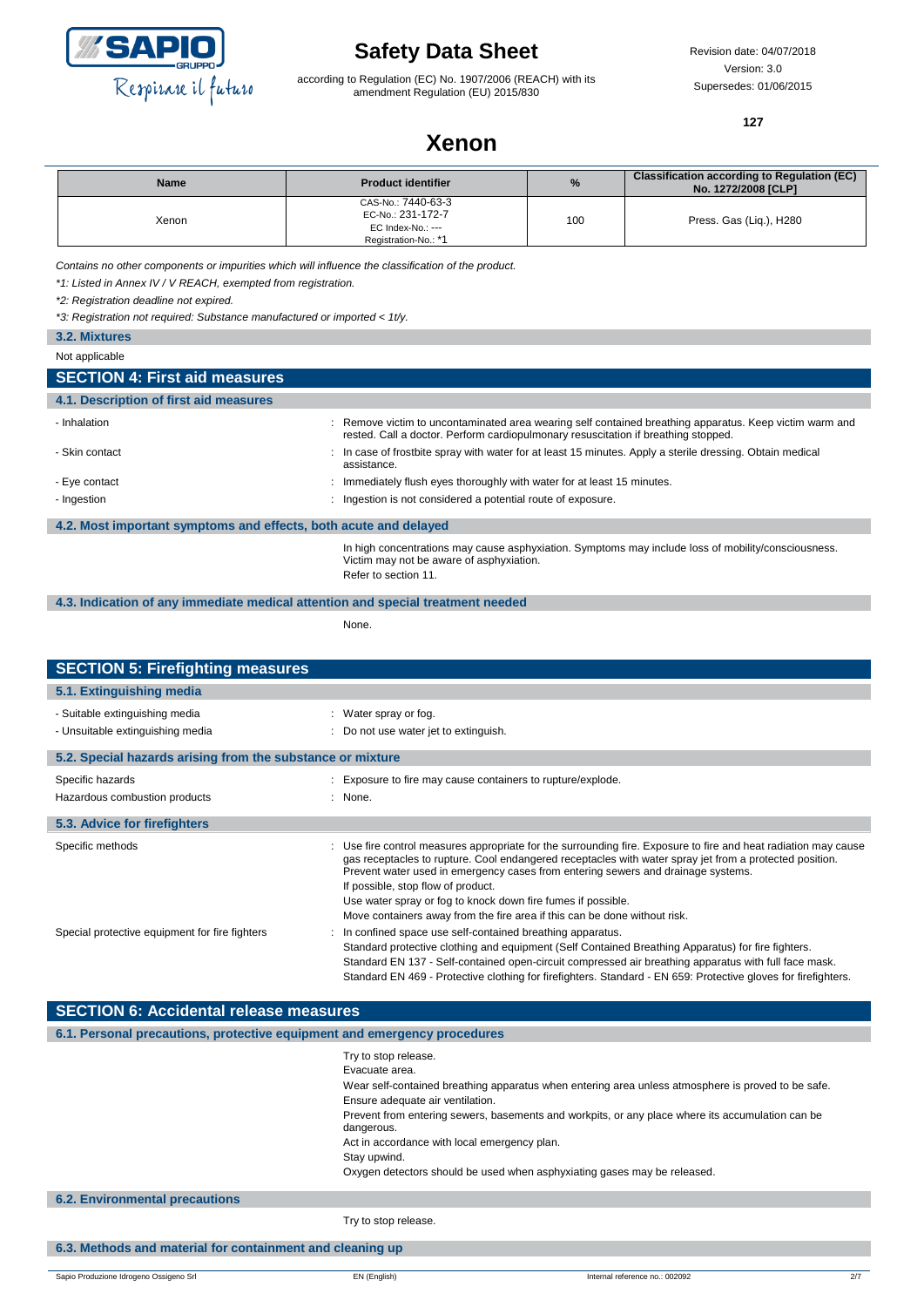

according to Regulation (EC) No. 1907/2006 (REACH) with its amendment Regulation (EU) 2015/830

Revision date: 04/07/2018 Version: 3.0 Supersedes: 01/06/2015

**127**

# **Xenon**

Keep area evacuated and free from ignition sources until any spilled liquid has evaporated (ground free from frost) **6.4. Reference to other sections** See also sections 8 and 13. **SECTION 7: Handling and storage 7.1. Precautions for safe handling** Safe use of the product state of the product must be handled in accordance with good industrial hygiene and safety procedures. Only experienced and properly instructed persons should handle gases under pressure. Consider pressure relief device(s) in gas installations. Ensure the complete gas system was (or is regularily) checked for leaks before use. Do not smoke while handling product. Use only properly specified equipment which is suitable for this product, its supply pressure and temperature. Contact your gas supplier if in doubt. Avoid suck back of water, acid and alkalis. Do not breathe gas. Avoid release of product into atmosphere. Safe handling of the gas receptacle : Do not allow backfeed into the container. Protect receptacles from physical damage; do not drag, roll, slide or drop. When moving receptacles, even for short distances, use a cart (trolley, hand truck, etc.) designed to transport receptacles. Leave valve protection caps in place until the container has been secured against either a wall or bench or placed in a container stand and is ready for use. If user experiences any difficulty operating receptacle valve discontinue use and contact supplier. Never attempt to repair or modify container valves or safety relief devices. Damaged valves should be reported immediately to the supplier. Keep container valve outlets clean and free from contaminants particularly oil and water. Replace valve outlet caps or plugs and container caps where supplied as soon as container is disconnected from equipment. Close container valve after each use and when empty, even if still connected to equipment. Never attempt to transfer gases from one container to another. Never use direct flame or electrical heating devices to raise the pressure of a container. Do not remove or deface labels provided by the supplier for the identification of the receptacle contents. Suck back of water into the container must be prevented. Open valve slowly to avoid pressure shock. **7.2. Conditions for safe storage, including any incompatibilities** Observe all regulations and local requirements regarding storage of containers. Containers should not be stored in conditions likely to encourage corrosion. Container valve guards or caps should be in place. Containers should be stored in the vertical position and properly secured to prevent them from falling over. Stored containers should be periodically checked for general condition and leakage. Keep container below 50°C in a well ventilated place. Store containers in location free from fire risk and away from sources of heat and ignition. Keep away from combustible materials. **7.3. Specific end use(s)**

None.

| <b>SECTION 8: Exposure controls/personal protection</b>                   |                                                                                                                                                                                                                                                                                       |  |
|---------------------------------------------------------------------------|---------------------------------------------------------------------------------------------------------------------------------------------------------------------------------------------------------------------------------------------------------------------------------------|--|
| 8.1. Control parameters                                                   |                                                                                                                                                                                                                                                                                       |  |
| OEL (Occupational Exposure Limits)                                        | None available.                                                                                                                                                                                                                                                                       |  |
| DNEL (Derived-No Effect Level)                                            | None available.                                                                                                                                                                                                                                                                       |  |
| PNEC (Predicted No-Effect Concentration)                                  | None available.                                                                                                                                                                                                                                                                       |  |
| 8.2. Exposure controls                                                    |                                                                                                                                                                                                                                                                                       |  |
| 8.2.1. Appropriate engineering controls                                   |                                                                                                                                                                                                                                                                                       |  |
| 8.2.2. Individual protection measures, e.g. personal protective equipment | Provide adequate general and local exhaust ventilation.<br>Systems under pressure should be regularily checked for leakages.<br>Oxygen detectors should be used when asphyxiating gases may be released.<br>Consider the use of a work permit system e.g. for maintenance activities. |  |
|                                                                           | A risk assessment should be conducted and documented in each work area to assess the risks related to the<br>use of the product and to select the PPE that matches the relevant risk. The following recommendations<br>should be considered:                                          |  |
|                                                                           | PPE compliant to the recommended EN/ISO standards should be selected.                                                                                                                                                                                                                 |  |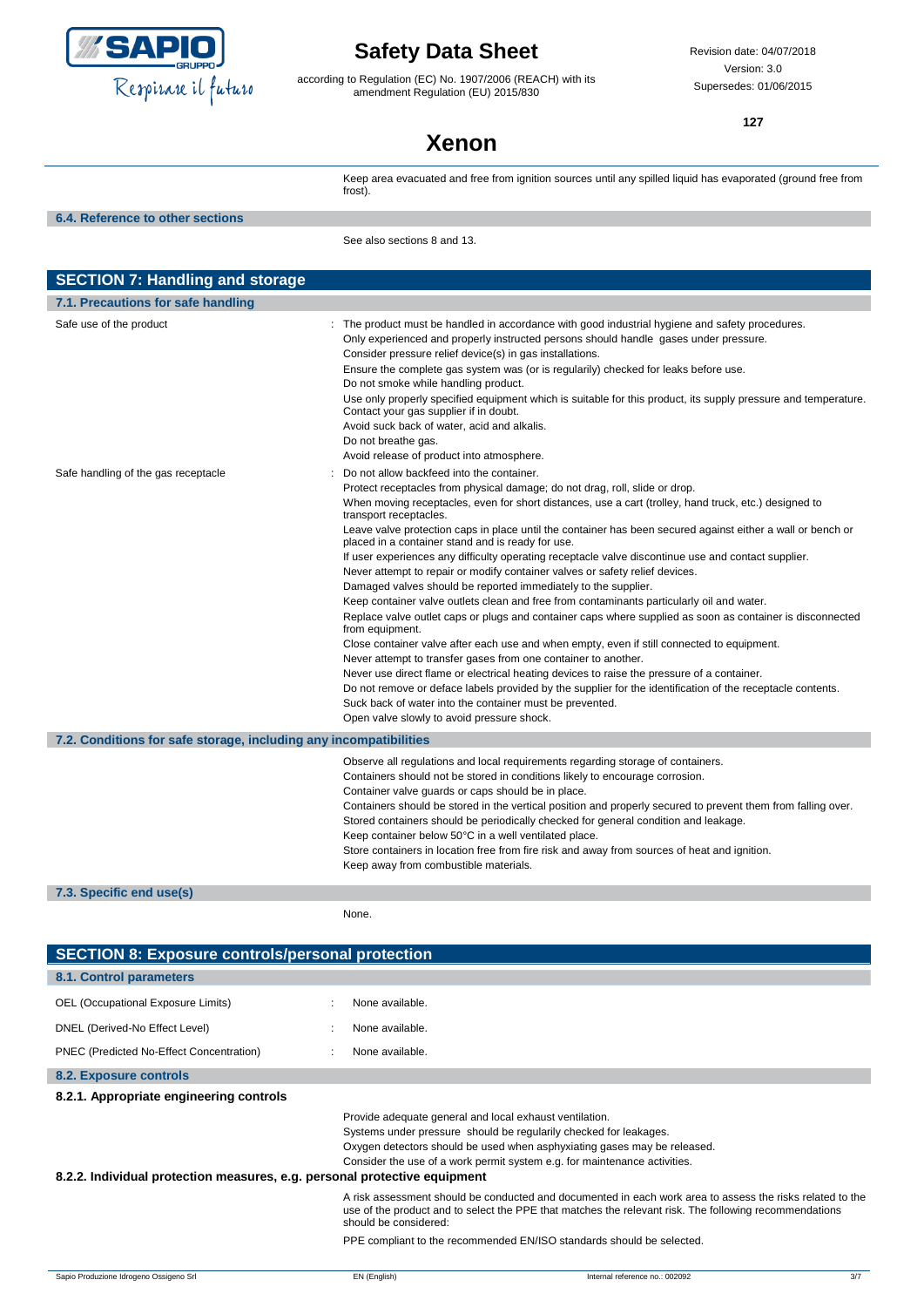

according to Regulation (EC) No. 1907/2006 (REACH) with its amendment Regulation (EU) 2015/830

Revision date: 04/07/2018 Version: 3.0 Supersedes: 01/06/2015

**127**

## **Xenon**

| • Eye/face protection                  | : Wear goggles when transfilling or breaking transfer connections.                                                                   |
|----------------------------------------|--------------------------------------------------------------------------------------------------------------------------------------|
|                                        | Standard EN 166 - Personal eye-protection - specifications.                                                                          |
| • Skin protection                      |                                                                                                                                      |
| - Hand protection                      | : Wear working gloves when handling gas containers.                                                                                  |
|                                        | Standard EN 388 - Protective gloves against mechanical risk.                                                                         |
|                                        | Wear cold insulating gloves when transfilling or breaking transfer connections.                                                      |
|                                        | Standard EN 511 - Cold insulating gloves.                                                                                            |
| - Other                                | : Wear safety shoes while handling containers.                                                                                       |
|                                        | Standard EN ISO 20345 - Personal protective equipment - Safety footwear.                                                             |
| • Respiratory protection               | Self contained breathing apparatus (SCBA) or positive pressure airline with mask are to be used in oxygen-<br>deficient atmospheres. |
|                                        | Standard EN 137 - Self-contained open-circuit compressed air breathing apparatus with full face mask.                                |
| • Thermal hazards                      | : None in addition to the above sections.                                                                                            |
| 8.2.3. Environmental exposure controls |                                                                                                                                      |

None necessary.

### **SECTION 9: Physical and chemical properties**

### **9.1. Information on basic physical and chemical properties**

| Appearance                                      |                                                                       |
|-------------------------------------------------|-----------------------------------------------------------------------|
| Physical state at 20°C / 101.3kPa               | : Gas                                                                 |
| Colour                                          | Colourless.                                                           |
| Odour                                           | Odourless.                                                            |
| Odour threshold                                 | Odour threshold is subjective and inadequate to warn of overexposure. |
| рH                                              | Not applicable for gases and gas mixtures.                            |
| Melting point / Freezing point                  | : $-112 °C$                                                           |
| Boiling point                                   | $: -108 °C$                                                           |
| Flash point                                     | : Not applicable for gases and gas mixtures.                          |
| Evaporation rate                                | : Not applicable for gases and gas mixtures.                          |
| Flammability (solid, gas)                       | Non flammable.                                                        |
| <b>Explosive limits</b>                         | Non flammable.                                                        |
| Vapour pressure [20°C]                          | Not applicable.                                                       |
| Vapour pressure [50°C]                          | Not applicable.                                                       |
| Vapour density                                  | : Not applicable.                                                     |
| Relative density, liquid (water=1)              | : 1, 5                                                                |
| Relative density, gas (air=1)                   | : $4,5$                                                               |
| Water solubility                                | $: 644$ mg/l                                                          |
| Partition coefficient n-octanol/water (Log Kow) | : Not applicable for inorganic gases.                                 |
| Auto-ignition temperature                       | : Non flammable.                                                      |
| Decomposition temperature                       | Not applicable.                                                       |
| Viscosity                                       | No reliable data available.                                           |
| Explosive properties                            | Not applicable.                                                       |
| Oxidising properties                            | Not applicable.                                                       |
| 9.2. Other information                          |                                                                       |

### Molar mass : 131 g/mol Critical temperature : 16,6 °C Other data **included in the symbol confinent of the C**as/vapour heavier than air. May accumulate in confined spaces, particularly at or below ground level.

| <b>SECTION 10: Stability and reactivity</b> |                                         |                                                                              |     |
|---------------------------------------------|-----------------------------------------|------------------------------------------------------------------------------|-----|
| 10.1. Reactivity                            |                                         |                                                                              |     |
|                                             |                                         | No reactivity hazard other than the effects described in sub-sections below. |     |
| 10.2. Chemical stability                    |                                         |                                                                              |     |
|                                             | Stable under normal conditions.         |                                                                              |     |
| 10.3. Possibility of hazardous reactions    |                                         |                                                                              |     |
|                                             | None.                                   |                                                                              |     |
| 10.4. Conditions to avoid                   |                                         |                                                                              |     |
|                                             | Avoid moisture in installation systems. |                                                                              |     |
| 10.5. Incompatible materials                |                                         |                                                                              |     |
|                                             | None.                                   |                                                                              |     |
| Sapio Produzione Idrogeno Ossigeno Srl      | EN (English)                            | Internal reference no.: 002092                                               | 4/7 |
|                                             |                                         |                                                                              |     |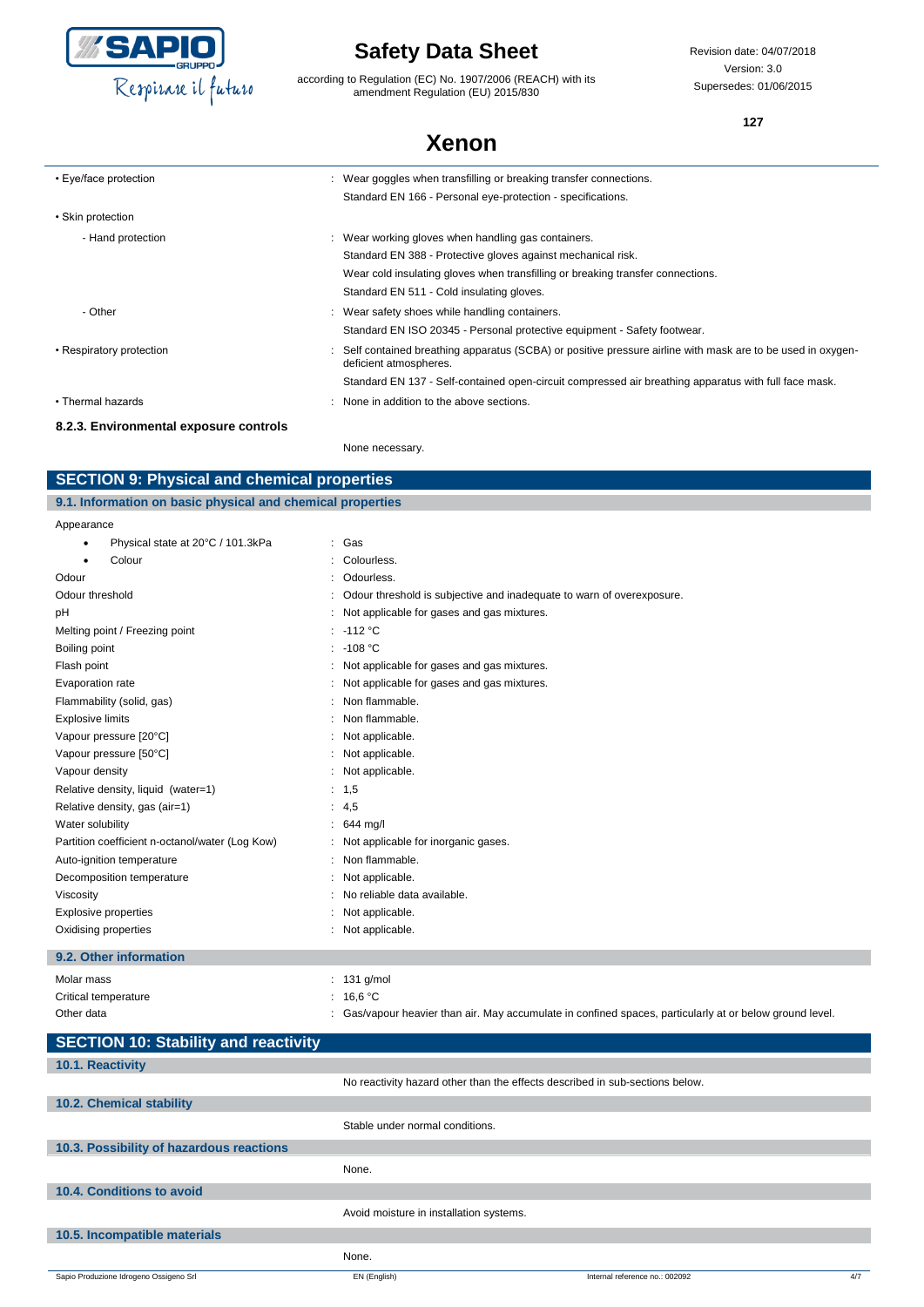

according to Regulation (EC) No. 1907/2006 (REACH) with its amendment Regulation (EU) 2015/830

Revision date: 04/07/2018 Version: 3.0 Supersedes: 01/06/2015

**127**

# **Xenon**

For additional information on compatibility refer to ISO 11114.

**10.6. Hazardous decomposition products**

Under normal conditions of storage and use, hazardous decomposition products should not be produced.

| <b>SECTION 11: Toxicological information</b> |                                               |  |
|----------------------------------------------|-----------------------------------------------|--|
| 11.1. Information on toxicological effects   |                                               |  |
| <b>Acute toxicity</b>                        | : No toxicological effects from this product. |  |
| Skin corrosion/irritation                    | : No known effects from this product.         |  |
| Serious eye damage/irritation                | : No known effects from this product.         |  |
| Respiratory or skin sensitisation            | : No known effects from this product.         |  |
| Germ cell mutagenicity                       | : No known effects from this product.         |  |
| Carcinogenicity                              | : No known effects from this product.         |  |
| Toxic for reproduction: Fertility            | : No known effects from this product.         |  |
| Toxic for reproduction: unborn child         | : No known effects from this product.         |  |
| <b>STOT-single exposure</b>                  | : No known effects from this product.         |  |
| STOT-repeated exposure                       | : No known effects from this product.         |  |
| <b>Aspiration hazard</b>                     | : Not applicable for gases and gas mixtures.  |  |

| <b>SECTION 12: Ecological information</b>                               |                                                                                                           |
|-------------------------------------------------------------------------|-----------------------------------------------------------------------------------------------------------|
| 12.1. Toxicity                                                          |                                                                                                           |
|                                                                         |                                                                                                           |
| Assessment                                                              | : No ecological damage caused by this product.                                                            |
| EC50 48h - Daphnia magna                                                | : No data available.                                                                                      |
| EC50 72h - Algae                                                        | No data available.                                                                                        |
| LC50 96 h - Fish                                                        | : No data available.                                                                                      |
| 12.2. Persistence and degradability                                     |                                                                                                           |
|                                                                         |                                                                                                           |
| Assessment                                                              | : No ecological damage caused by this product.                                                            |
| 12.3. Bioaccumulative potential                                         |                                                                                                           |
| Assessment                                                              | : No ecological damage caused by this product.                                                            |
|                                                                         |                                                                                                           |
| 12.4. Mobility in soil                                                  |                                                                                                           |
| Assessment                                                              | : No ecological damage caused by this product.                                                            |
| 12.5. Results of PBT and vPvB assessment                                |                                                                                                           |
|                                                                         |                                                                                                           |
| Assessment                                                              | : Not classified as PBT or vPvB.                                                                          |
|                                                                         |                                                                                                           |
| 12.6. Other adverse effects                                             |                                                                                                           |
| Other adverse effects                                                   | : No known effects from this product.                                                                     |
| Effect on the ozone layer                                               | : None.                                                                                                   |
| Effect on global warming                                                | : None.                                                                                                   |
| <b>SECTION 13: Disposal considerations</b>                              |                                                                                                           |
| 13.1. Waste treatment methods                                           |                                                                                                           |
|                                                                         | May be vented to atmosphere in a well ventilated place.                                                   |
|                                                                         | Do not discharge into any place where its accumulation could be dangerous.                                |
|                                                                         | Return unused product in original receptacle to supplier.                                                 |
| List of hazardous waste codes (from Commission<br>Decision 2001/118/EC) | : 16 05 05 : Gases in pressure containers other than those mentioned in 16 05 04.                         |
| 13.2. Additional information                                            |                                                                                                           |
|                                                                         | External treatment and disposal of waste should comply with applicable local and/or national regulations. |

**SECTION 14: Transport information**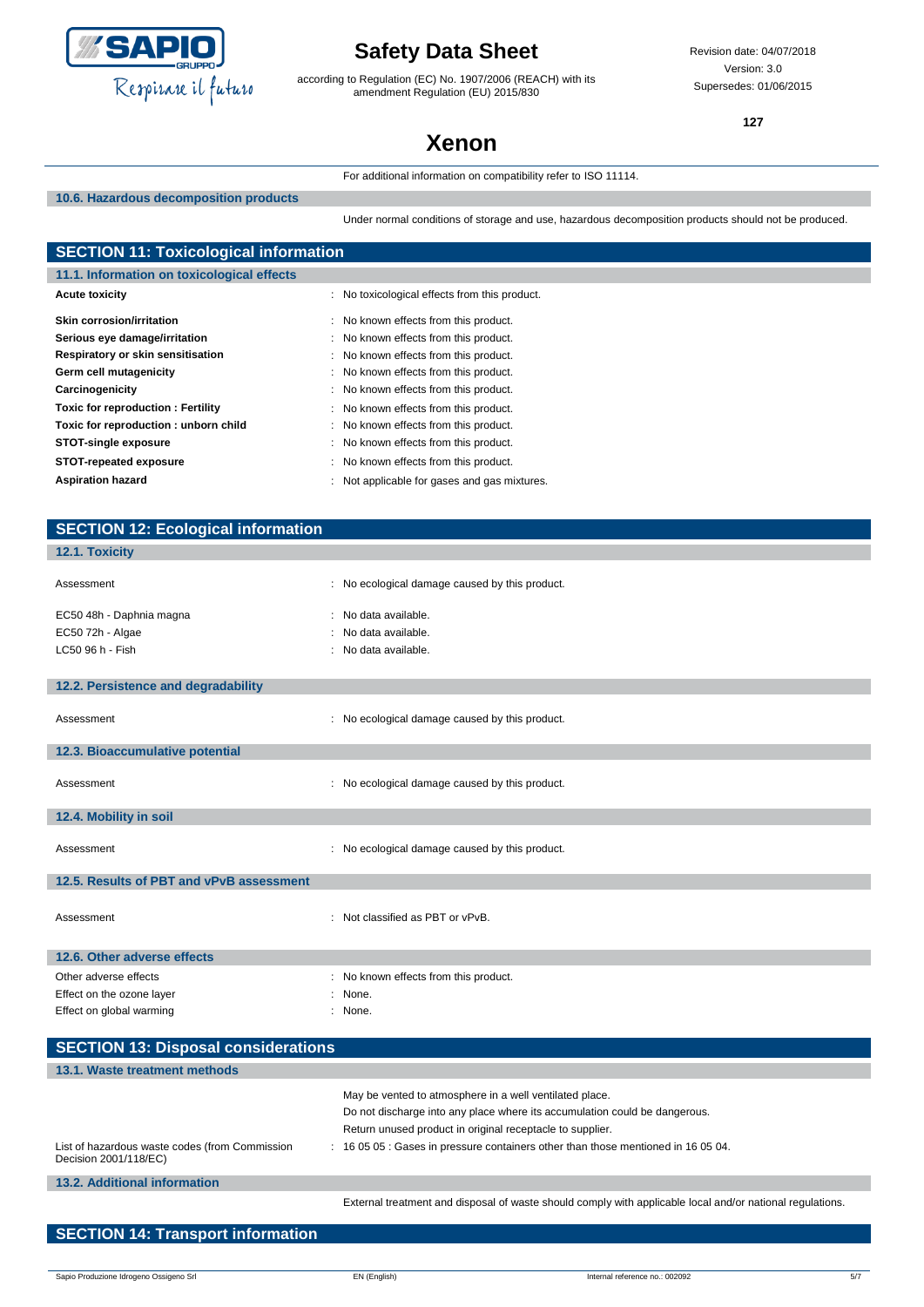

according to Regulation (EC) No. 1907/2006 (REACH) with its amendment Regulation (EU) 2015/830

Revision date: 04/07/2018 Version: 3.0 Supersedes: 01/06/2015

**127**

### **Xenon**

| 14.1. UN number                                                                |                                                                                                                                                       |
|--------------------------------------------------------------------------------|-------------------------------------------------------------------------------------------------------------------------------------------------------|
|                                                                                |                                                                                                                                                       |
| UN-No.                                                                         | : 2036                                                                                                                                                |
| 14.2. UN proper shipping name                                                  |                                                                                                                                                       |
| Transport by road/rail (ADR/RID)                                               | <b>XENON</b>                                                                                                                                          |
| Transport by air (ICAO-TI / IATA-DGR)                                          | Xenon                                                                                                                                                 |
| Transport by sea (IMDG)                                                        | <b>XENON</b>                                                                                                                                          |
|                                                                                |                                                                                                                                                       |
| 14.3. Transport hazard class(es)                                               |                                                                                                                                                       |
| Labelling                                                                      |                                                                                                                                                       |
|                                                                                |                                                                                                                                                       |
|                                                                                |                                                                                                                                                       |
|                                                                                | 2.2 : Non-flammable, non-toxic gases.                                                                                                                 |
| Transport by road/rail (ADR/RID)                                               |                                                                                                                                                       |
| Class                                                                          | $\therefore$ 2                                                                                                                                        |
| Classification code                                                            | 2A                                                                                                                                                    |
| Hazard identification number                                                   | : 20                                                                                                                                                  |
| <b>Tunnel Restriction</b>                                                      | : C/E - Tank carriage : Passage forbidden through tunnels of category C, D and E. Other carriage : Passage<br>forbidden through tunnels of category E |
| Transport by air (ICAO-TI / IATA-DGR)                                          |                                                                                                                                                       |
| Class / Div. (Sub. risk(s))                                                    | : 2.2                                                                                                                                                 |
| Transport by sea (IMDG)                                                        |                                                                                                                                                       |
| Class / Div. (Sub. risk(s))                                                    | : 2.2                                                                                                                                                 |
| Emergency Schedule (EmS) - Fire                                                | $:$ F-C                                                                                                                                               |
| Emergency Schedule (EmS) - Spillage                                            | $: S-V$                                                                                                                                               |
| 14.4. Packing group                                                            |                                                                                                                                                       |
| Transport by road/rail (ADR/RID)                                               | Not applicable<br>t.                                                                                                                                  |
| Transport by air (ICAO-TI / IATA-DGR)                                          | Not applicable                                                                                                                                        |
| Transport by sea (IMDG)                                                        | Not applicable                                                                                                                                        |
| <b>14.5. Environmental hazards</b>                                             |                                                                                                                                                       |
| Transport by road/rail (ADR/RID)                                               | None.<br>÷                                                                                                                                            |
| Transport by air (ICAO-TI / IATA-DGR)                                          | None.                                                                                                                                                 |
| Transport by sea (IMDG)                                                        | None.                                                                                                                                                 |
| 14.6. Special precautions for user                                             |                                                                                                                                                       |
| Packing Instruction(s)                                                         |                                                                                                                                                       |
| Transport by road/rail (ADR/RID)                                               | : P200                                                                                                                                                |
| Transport by air (ICAO-TI / IATA-DGR)                                          |                                                                                                                                                       |
| Passenger and Cargo Aircraft                                                   | : 200.                                                                                                                                                |
| Cargo Aircraft only                                                            | 200.                                                                                                                                                  |
| Transport by sea (IMDG)                                                        | : P200                                                                                                                                                |
| Special transport precautions                                                  | : Avoid transport on vehicles where the load space is not separated from the driver's compartment.                                                    |
|                                                                                | Ensure vehicle driver is aware of the potential hazards of the load and knows what to do in the event of an<br>accident or an emergency.              |
|                                                                                | Before transporting product containers:                                                                                                               |
|                                                                                | - Ensure there is adequate ventilation.                                                                                                               |
|                                                                                | - Ensure that containers are firmly secured.                                                                                                          |
|                                                                                | - Ensure container valve is closed and not leaking.                                                                                                   |
|                                                                                | - Ensure valve outlet cap nut or plug (where provided) is correctly fitted.                                                                           |
|                                                                                | - Ensure valve protection device (where provided) is correctly fitted.                                                                                |
| 14.7. Transport in bulk according to Annex II of MARPOL 73/78 and the IBC Code |                                                                                                                                                       |
|                                                                                | Not applicable.                                                                                                                                       |
|                                                                                |                                                                                                                                                       |
| <b>SECTION 15: Regulatory information</b>                                      |                                                                                                                                                       |

**15.1 Safety, health and environmental regulations/legislation specific for the substance or mixture**